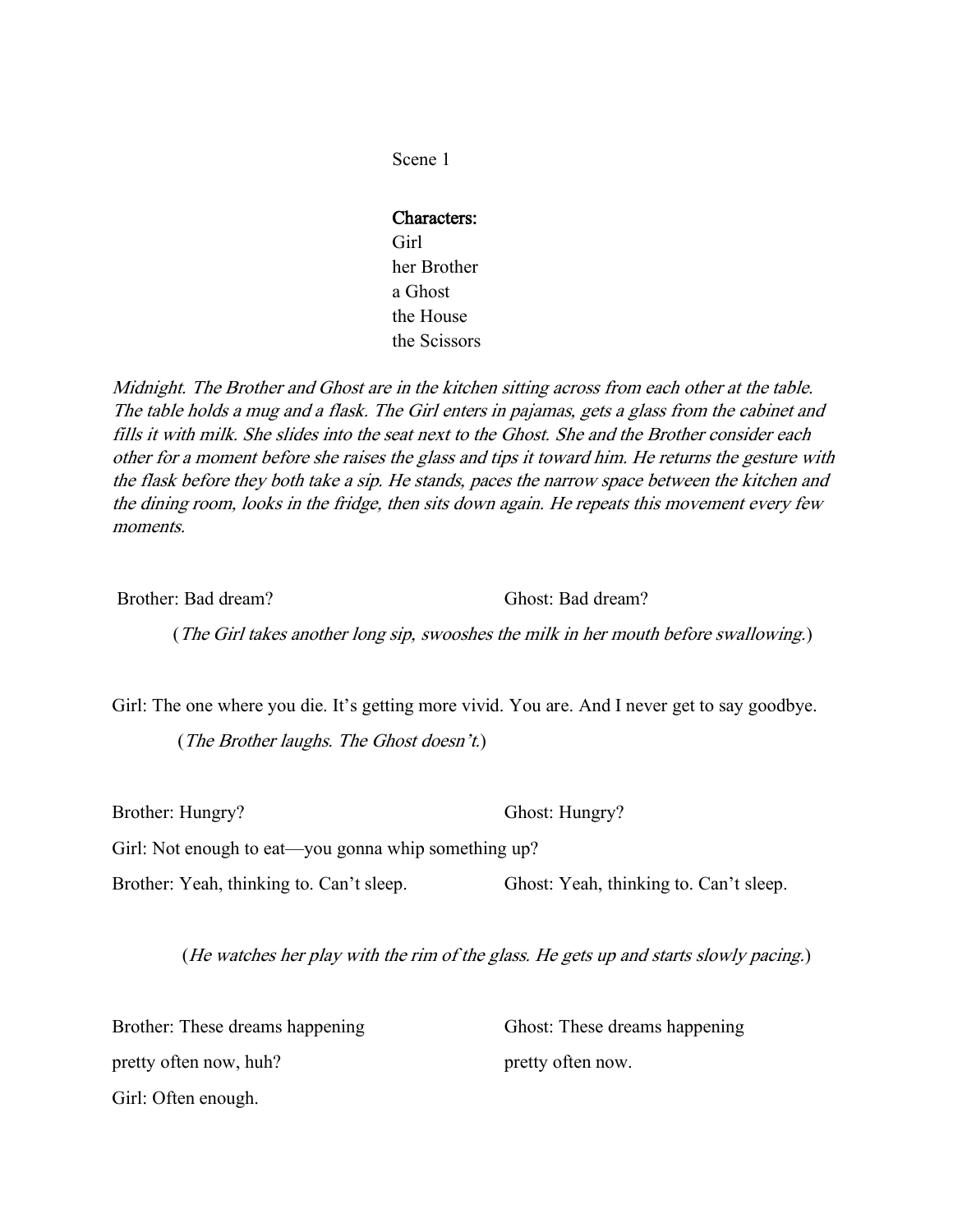Brother: Should I be worried? Ghost: Should I be worried?

(She stops playing with the rim and looks at him, then glances at the Ghost. Sleeplessness has aged him. She looks at the gnarled twists scattered around his head. He sits down and reaches up to wind a twist around his finger.)

Girl: We should all be worried. Because your Ghost is getting louder. Sometimes he even gets up before you do.

(She begins to pick her nails.)

I mean, he scares the shit—

Brother: *Hey*— Ghost: *Hey*—

Girl: sorry, the crap out of me in the mornings. He's getting too big. One of these days I'll just be able to…

(She carefully reaches her hand out toward the Ghost and it moves through him. Her <sup>B</sup>rother shudders but she doesn't see it.)

touch him. I mean, I don't know. What can you do.

 (The Girl picks up the glass and finishes her milk. The Brother stares at the Ghost. The Ghost stares at the Girl. The Girl considers the flask. The Brother suddenly hops up to the fridge and pulls out a handful of food that he dumps on the table.)

Brother: Well, don't crowd the table Ghost: Please. Leave.

if you're not gonna eat.

 (She chuckles and nods but sits a moment longer watching him search for a pan in the floor cabinets. She nods at the Ghost, who pays her no mind. She gets up.)

Girl: Night, bro. Sleep well.

(He keeps moving around pots and pans, looking. Neither respond.)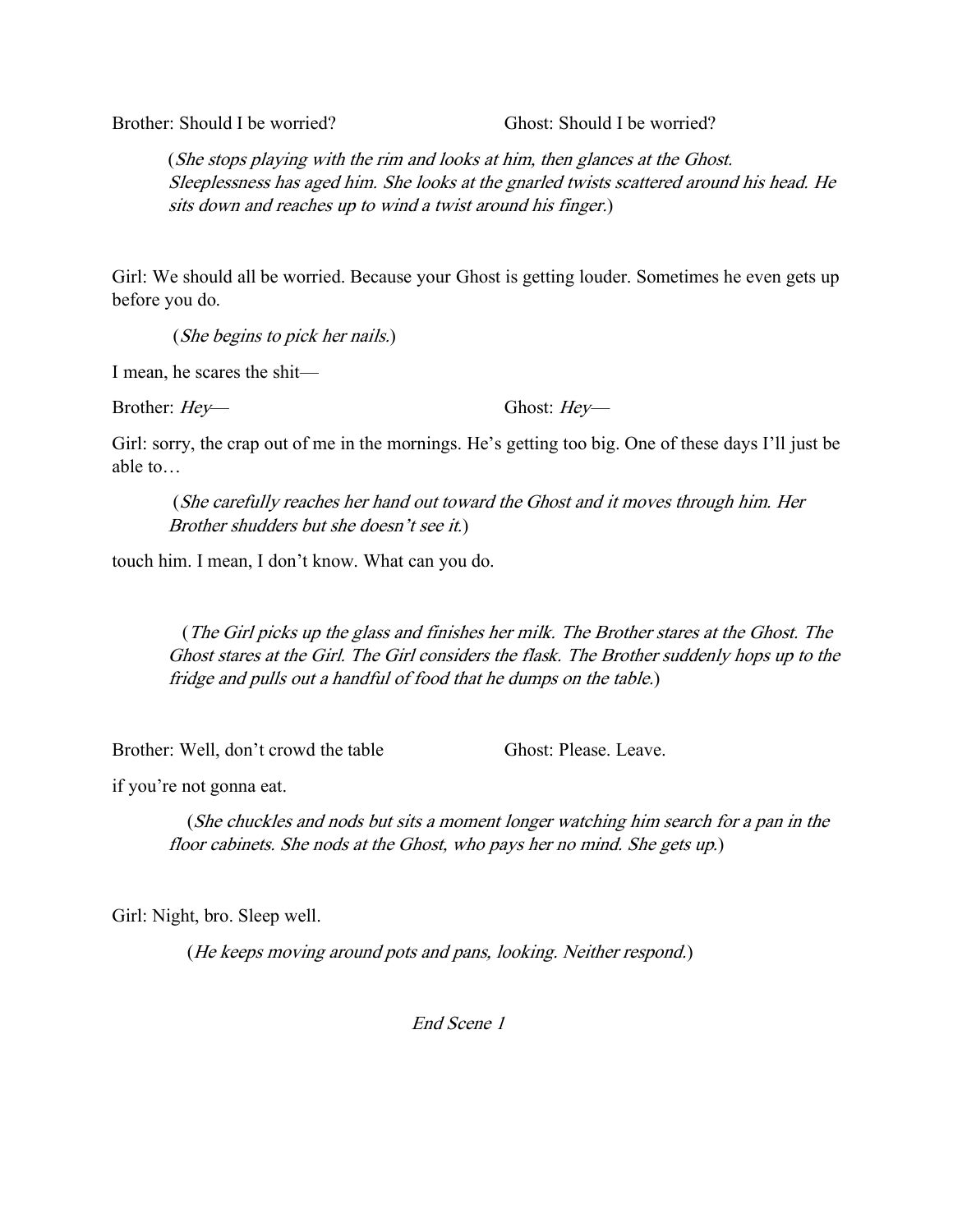Noon. The Brother stirs awake. Above, the faint noises of an awake home. He rolls over and sees the Ghost sitting at the desk. Curious, but unsurprised by Ghost's presence, he sits up on the edge of the bed. Ghost moves closer to him.

Brother: I thought we agreed to take this slow.

(Ghost turns away, fixes his image to be less like the Brother's. The Brother watches as the Ghost's exterior turns again to the translucent film it was when they first convened.)

Ghost: Better?

(The Brother jumps up, startled at hearing Ghost's voice without his own—its fullness.)

Brother: Slower.

(Ghost reaches towards his throat and makes a turning motion with his hand.)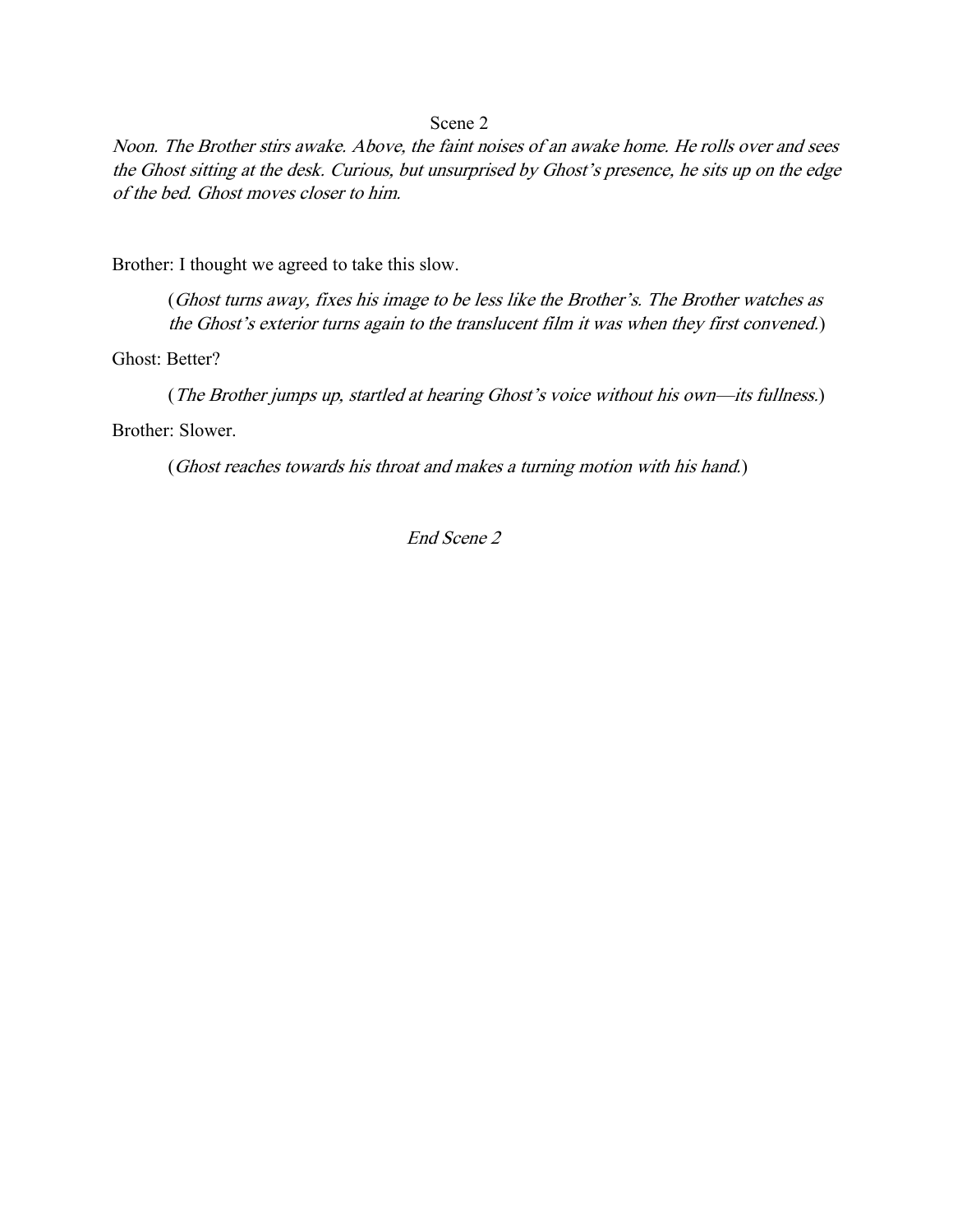Midnight. The House shudders awake and feels the Brother passed out on the dining room table. She peeks through the cracked room doors to see the other kids sleeping. She goes to sit next to the boy, takes his hand. She looks around to see if the Ghost is present.

House: How many people does it take to ruin a home? Each season, I held these kids in all their stupid splendor their sun smelling selves those swelling bodies blooming Jeez.

## (She squeezes the boy's hand as he mumbles under his breath.)

I loved all that stank and sang in the whirlwind of their most sacred hours. Their most sinful sins. And yet. The weight of this first one.

This grief-slapped boy begged a god forward and when none came, he split so neat at his seam I questioned had he ever been whole.

How many people does it take? Two. The answer is two.

This boy was born heavy. But who's to blame for the something-else that floated out his spine ekwensu slouched through on his behalf, took dominion, and put holes in me I'm still fixing.

> (The boy yanks his hand away and adjusts his sleeping position. House begins to play with one of his twists.)

Can you love a thing that plans to end you?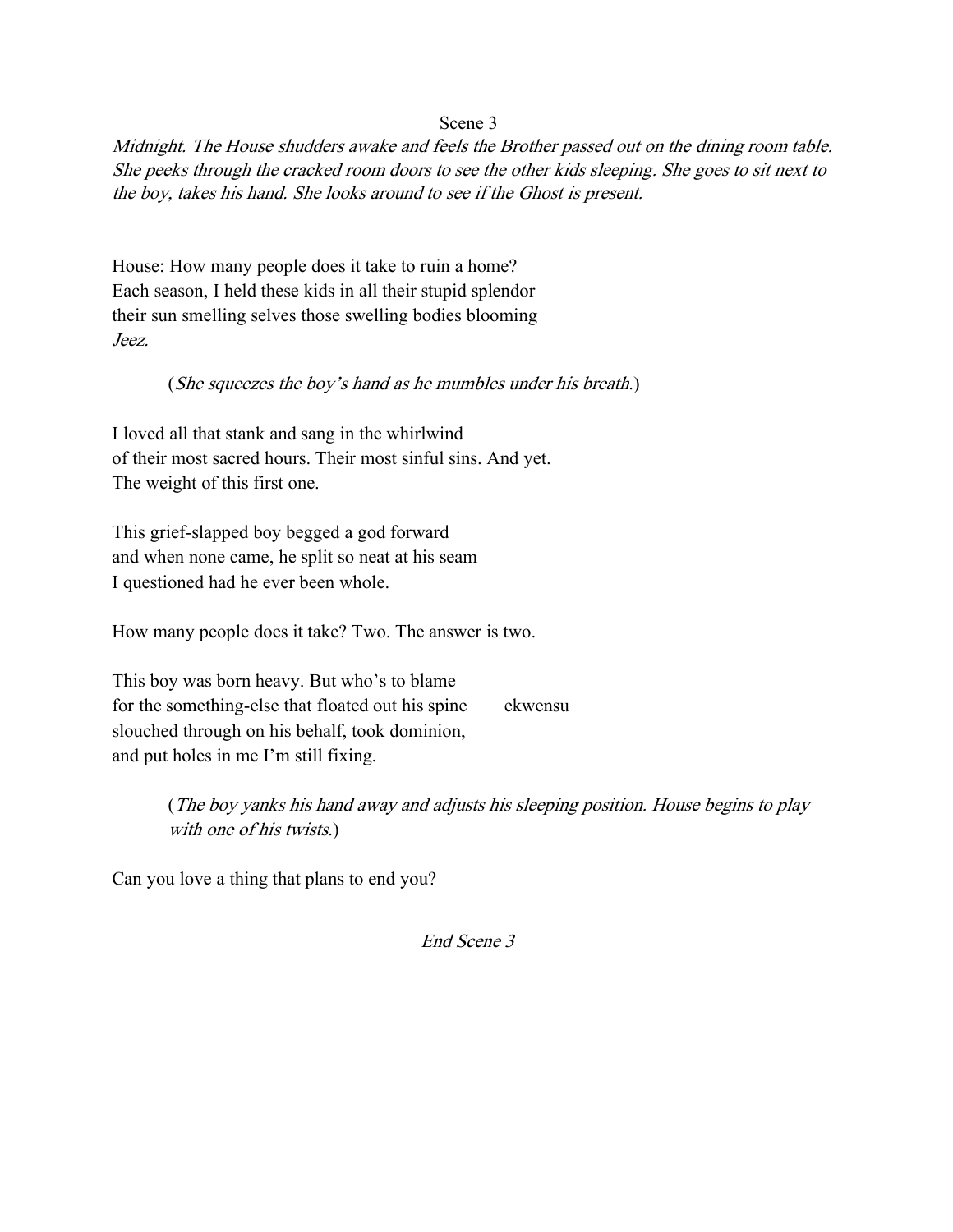Midnight. A few weeks later. The Girl is woken up by the House's groans. She hears a wooshing in the kitchen and leaves her room to investigate. She sees the Ghost walking between the kitchen and dining room. He's mostly solid now, but when he turns, she can see his figure shimmer in the light as a few rays find a path through him. He hasn't taken the Brother's face yet, so his features are ghoulish, hazy and unfixed. She doesn't see her Brother. The Ghost catches sight of her and pauses, then moves towards a seat. The Girl follows.

Girl: Why are you here?

(Ghost peers past her, down the stairs.)

I know you can speak without him. I've heard you congregating in the walls.

(His non-face face contorts.)

Ghost: I was called here.

Girl: By who?

Ghost: Him.

Girl: How?

Ghost: It's hard to say. I was Nowhere, then this shriek then, this house in the distance, this one. Some warmth. Then, a boy in the dark. And I understood.

Girl: Understood?

Ghost: It's hard to say.

Girl: When will you leave?

(Ghost considers the question, tips his head to the side.)

Ghost: It's hard to say.

Girl: Try.

Ghost: Sooner than you'd—

Girl: Good.

(The Girl quickly gets up and heads back to bed, leaving the Ghost at the table. Ghost stands slowly, considers the shape of his legs. When he looks up, something on the fridge catches his attention. He walks over and leans in, tilts his head, then snaps upright. He continues pacing.)

Ghost: If you say so, Girl.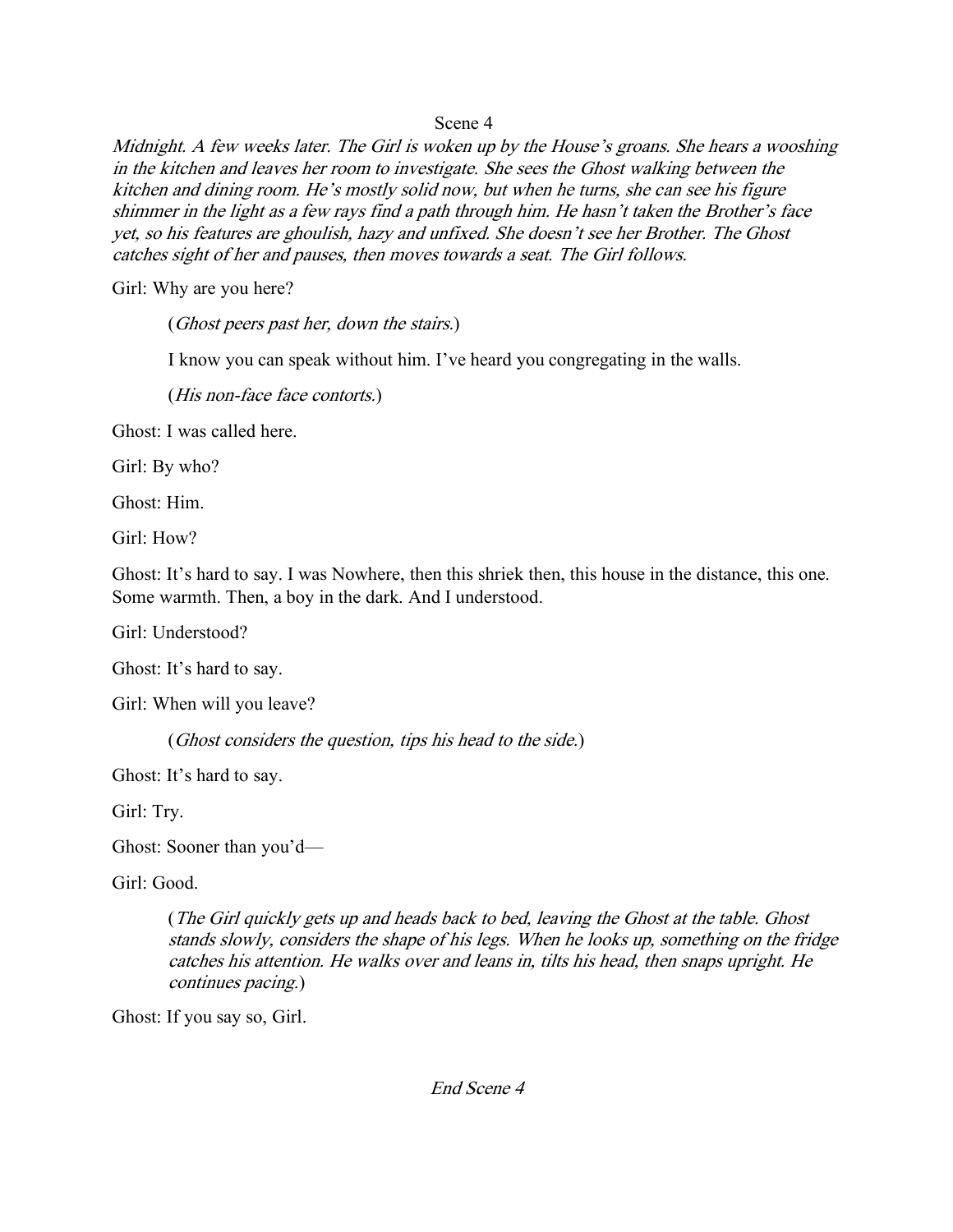Midnight. The kitchen. The Ghost and the Brother are conversing in low, hushed tones. The Brother slams his fist on the table just as the Girl walks in and towards the fridge. As she opens it, she notices the picture. She yanks it out from under its magnet.

Girl: What's this?

(The Girl throws the picture across the table and stares at them. They stop their conversation but neither look at her. The Brother fidgets in his chair and the Ghost leans back.)

Girl: Hey. Who did that?

(The Ghost sighs and picks up the picture. He quickly examines its clean, slanted cut before placing it back on the table.)

Ghost: The Scissors did this. Take it up with them.

Girl: Scissors!

(There's a scraping noise. The Scissors appear next to the Girl.)

Scissors: You'll wake the House.

(The Girl walks to the other end of the table where the photograph landed and holds it up, pointing to the missing half. The Scissors look at the Brother, who's hunched over now, his head in his hands.)

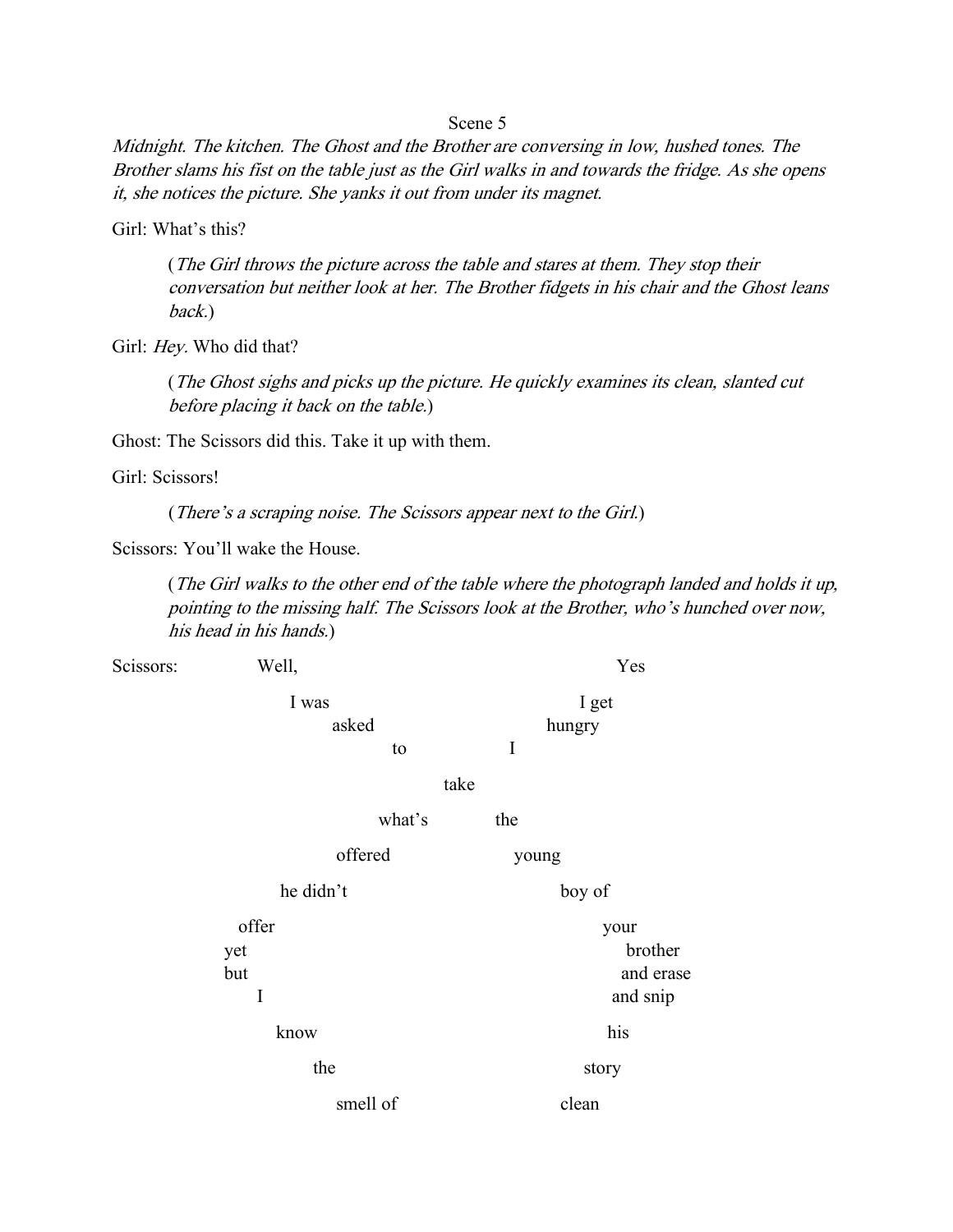absence away

 Ghost, you're looking good these days. Solid.

Ghost: Thank you. Brother (*muffled*): Thank you.

Girl: What's your reason.

(She puts the picture back on the table.)

Ghost: I—

Girl: Not you. You.

(The Brother raises his head but doesn't face her.)

Brother: An unburdening, I want an unburdening. The picture is fixed. Whole. You understand?

Ghost: Yes.

Scissors: Certainly.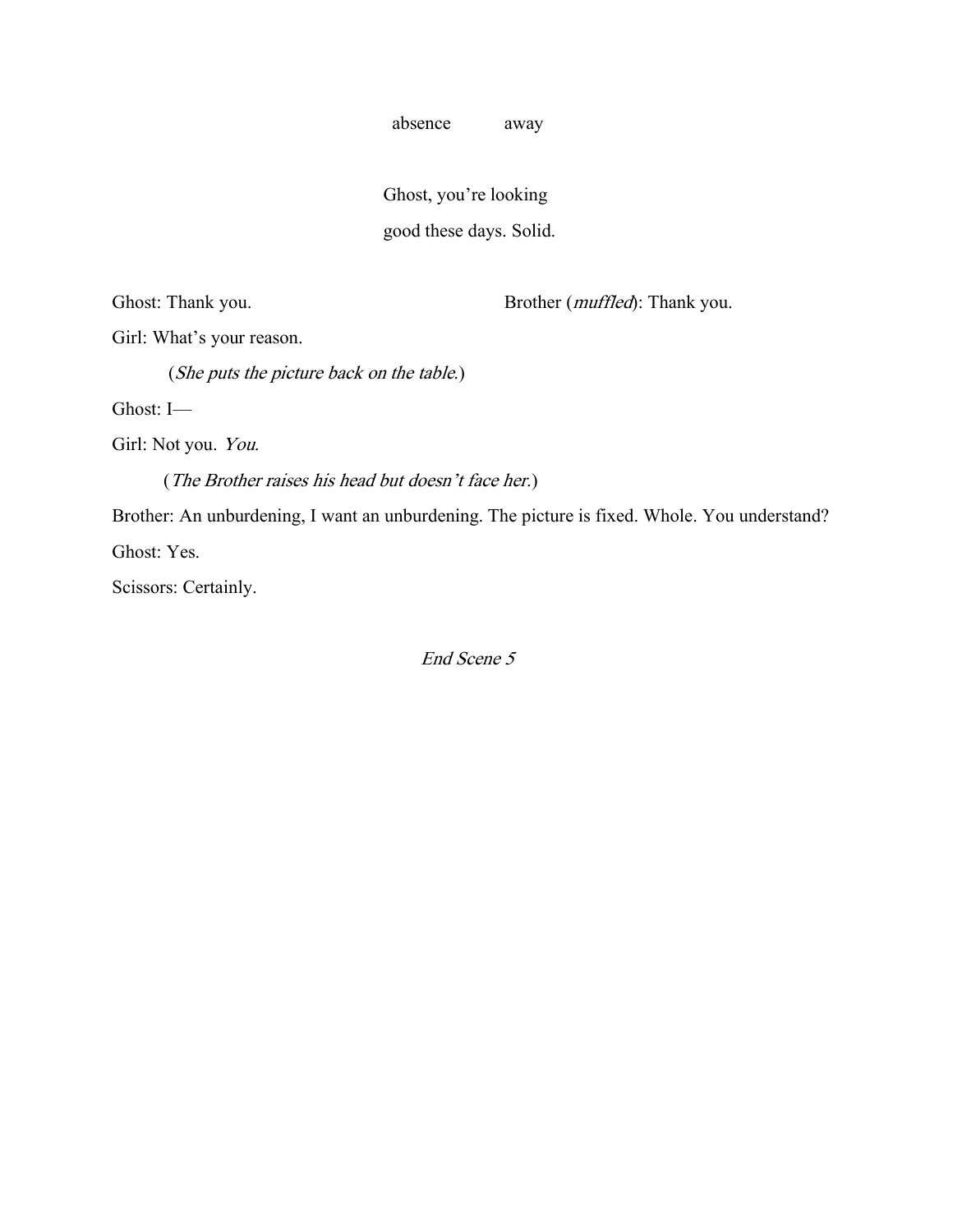Midnight. The Brother is in his room, packing. The Ghost helps, his solid hands the same as the Brother's, but packing quicker. They're both opening drawers, closets, boxes, checking to make sure they're clear. The House wakes, creaks towards the boy's room. She stands in the doorway, watching them. The boy glances at her.

Brother: House, where's my headphones, do you know?

(House stays silent, her eyes moving between the two.)

House: Which one are you? My son or my sorrow?

Ghost: House, it's me, come on. Brother: House, it's me, come on.

(The Brother Ghost shakes his head before going to look for the headphones. The Brother keeps packing. The House goes upstairs, checks that the others are sleeping, then goes to the Girl's room. She sits at the foot of her bed. The boy enters, stands a little way away.)

Ghost: She'll be alright. She usually is.

House: Whichever one you are, leave her be for as long as you can. She doesn't need your kind of ruin. Not yet. Not ever.

Brother: She'll be alright. She usually is.

(The House gently pulls the boy's headphones out from underneath the Girl's pillow and tosses them to him. She moves past him to the foyer, where the Brother Ghost has begun shuffling bags from the room to the car. He has propped the screen door. The Brother walks past the House to his room to collect the remaining bags. He hands them off to Ghost. Once Ghost leaves, House closes the door and locks it.)

House: What if I can't let you leave like this?

Brother: What if you already have?

(House swings the door open and sees Ghost ? in the car, driving away. She turns back to the Brother ?.)

Girl: Hey. House, what's up? I heard you groaning.

House (*startled*): Just speaking with your Brother.

Girl: Oh, where is he? I don't see him.

(He steps closer to the light.)

Brother Ghost ?: I'm here. Sorry to wake you, everything's fine. I was just saying goodnight.

End Play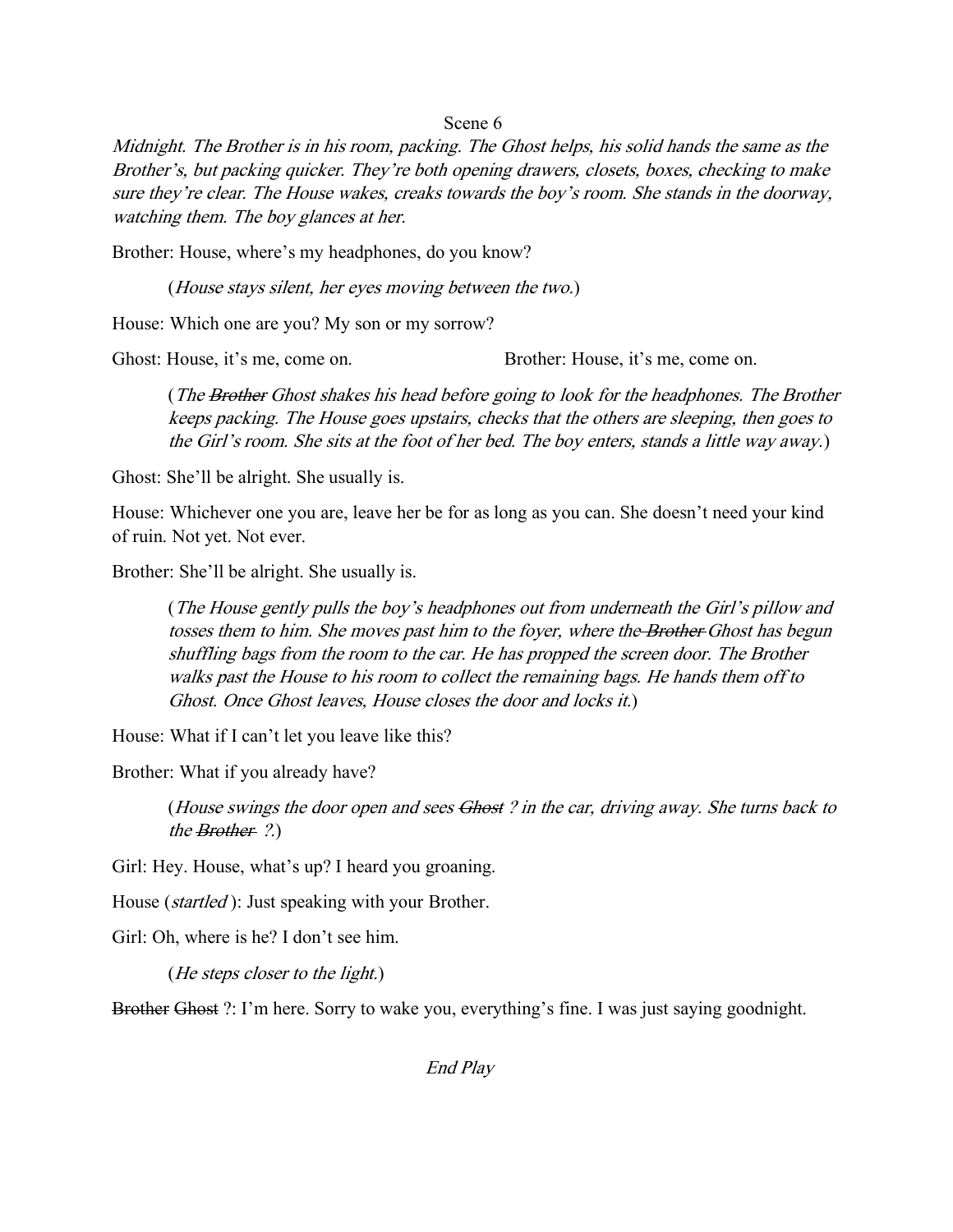# Epilogue

The Scissors and the Ghost. The Scissors examine their handiwork, feel the edge of the place where the Brother's image once was. They consider the other child in the picture.

Scissors: What becomes of the boy who's left?

Ghost: I'll know soon.

End.